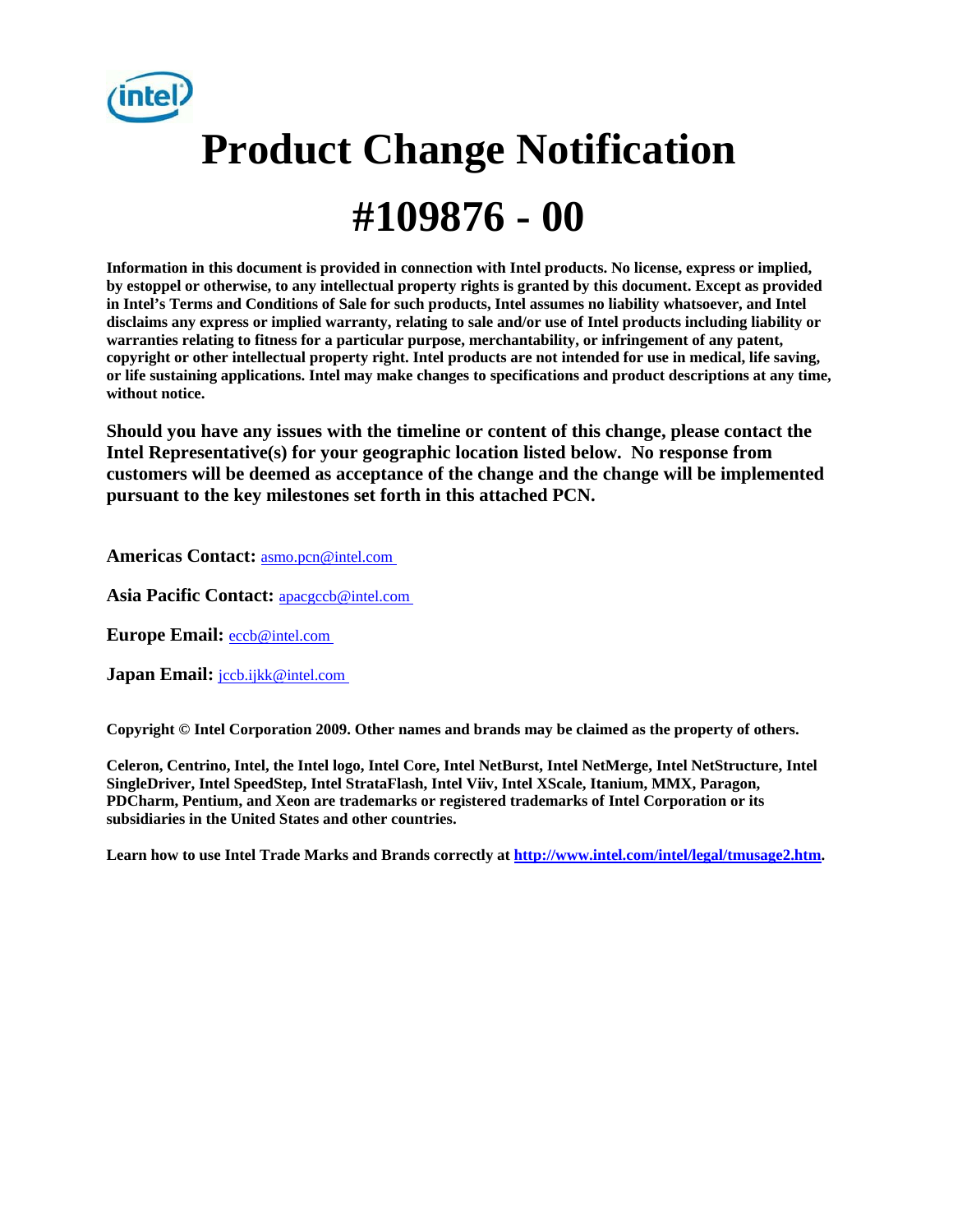

# **Product Change Notification**

| <b>Change Notification #:</b> | $109876 - 00$                                |
|-------------------------------|----------------------------------------------|
| <b>Change Title:</b>          | <b>Intel® Xeon® Processors</b>               |
|                               | X5270/X5260/L5240, PCN 109876-00,            |
|                               | <b>Product Discontinuance, for Tray Only</b> |
| <b>Date of Publication:</b>   | <b>April 05, 2010</b>                        |

#### **Key Characteristics of the Change:**

Product Discontinuance

#### **Forecasted Key Milestones:**

|                                                                     | <b>Trav</b>      |
|---------------------------------------------------------------------|------------------|
| <b>Product Discontinuance Program Support Begins:</b>               | April 5, 2010    |
| <b>Orders are Non-Cancelable and Non-Returnable After:</b>          | July 9, 2010     |
| <b>Product Discontinuance Demand To Local Intel Representative:</b> | July 9, 2010     |
| <b>Last Corporate Assurance Product Critical Date:</b>              | October 13, 2010 |
| <b>Last Product Discontinuance Order Date:</b>                      | October 22, 2010 |
| <b>Last Product Discontinuance Shipment Date:</b>                   | April 26, 2013   |

#### **Description of Change to the Customer:**

Market demand for the products listed in the "Products Affected/Intel Ordering Codes" table below have shifted to other Intel® products. The products identified in this notification will be discontinued and unavailable for additional orders after the "Last Product Discontinuance Order Date" (see "Key Milestones" above).

#### **Customer Impact of Change and Recommended Action:**

Please determine your remaining demand for these products and place your "Last Product Discontinuance Orders" in accordance with the "Key Milestones" listed above. The tray products listed on the "Products Affected/Intel® Ordering Codes" table below will remain on Intel's Corporate Assurance Process until the "Last Product Discontinuance Order Date." The "Last Corporate Assurance Product Critical Date" is the last date that customers may submit a request for product utilizing Intel's Corporate Assurance Critical Process. From date of PCN publication, interim booking and turn back deadlines or separate Letter Agreements will apply vs. the standard Corporate Assurance Process. The "Last Product Discontinuance Order Date" is the final day for customers to book the Assurance Intel® has granted after the "Last Corporate Assurance Product Critical Date."